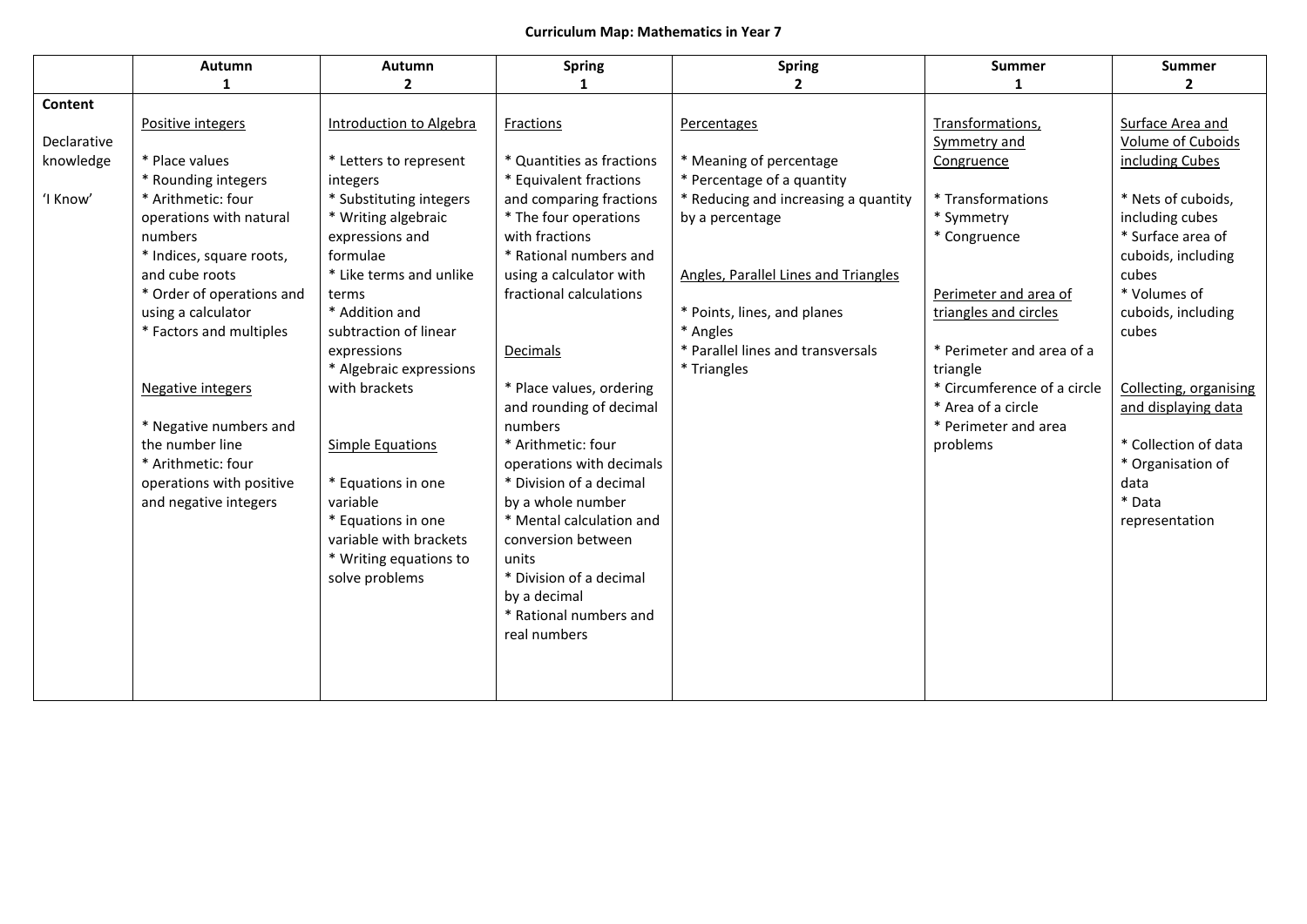| <b>Skills</b> |                             |                                |                            |                                             |                              |                               |
|---------------|-----------------------------|--------------------------------|----------------------------|---------------------------------------------|------------------------------|-------------------------------|
|               | Positive integers           | <b>Introduction to Algebra</b> | Fractions                  | Percentages                                 | Transformations,             | Surface Area and              |
| Procedural    |                             |                                |                            |                                             | Symmetry and                 | Volume of Cuboids,            |
| Knowledge     | • Recognise the place       | • Use letters to               | • Use fraction notation    | • Define percentage as 'number of           | Congruence                   | including Cubes               |
|               | value within an integer.    | represent integers.            | and express one quantity   | parts per hundred'.                         |                              |                               |
| 'I know how   | • Round an integer          | • Interpret simple             | as a fraction of another.  | • Interpret a percentage as a fraction      | • Translate, rotate, and     | • Draw nets of                |
| to'           | number to the nearest 10,   | algebraic notation.            | • Convert between          | or a decimal.                               | reflect 2D shapes.           | cuboids, including            |
|               | 100 or 1000.                | • Substitute integers into     | improper fractions and     | • Convert a fraction or a decimal to a      | • Describe                   | cubes.                        |
|               | • Add, subtract, multiply   | simple expressions and         | mixed numbers.             | percentage.                                 | transformations in vector    | • Calculate the               |
|               | and divide two positive     | formulae.                      | · Identify equivalent      | • Recognise percentages greater             | form.                        | surface area of               |
|               | integers.                   | • Write simple                 | fractions, simplify        | than 100%.                                  | • Combine                    | cuboids, including            |
|               | • Relate addition and       | expressions and                | fractions and compare      | • Compare two quantities using              | transformations.             | cubes.                        |
|               | subtraction.                | formulae.                      | fractions.                 | percentages.                                | • Recognise and describe     | • Calculate the               |
|               | • Relate multiplication and | • Simplify expressions by      | • Find the reciprocal of a | • Express one quantity as a                 | reflection symmetry of 2D    | volume of cuboids,            |
|               | division.                   | collecting like terms.         | number.                    | percentage of another.                      | shapes.                      | including cubes.              |
|               | • Understand the meaning    | • Add and subtract linear      | • Perform the four         | • Find a percentage of a quantity           | • Recognise and describe     | · Solve problems              |
|               | of square, cube, square     | expressions.                   | operations on fractions    | using multiplication.                       | rotation symmetry of 2D      | involving volume and          |
|               | root                        | • Expand a single              | and on mixed numbers.      | • Reduce or increase a quantity by a        | shapes.                      | surface area of               |
|               | and cube root of a          | bracket                        | • Calculate fractions of   | percentage.                                 | • Understand the idea of     | cuboids, including            |
|               | number.                     |                                | quantities.                |                                             | congruence.                  | cubes.                        |
|               | • Understand index          |                                | • Apply fractions in       | <b>Angles, Parallel Lines and Triangles</b> | • Match the sides and        |                               |
|               | notation.                   | <b>Simple Equations</b>        | practical situations.      |                                             | angles of two congruent      |                               |
|               | • Apply the order of        |                                | • Identify fractions as    | • Describe a point, a line, a line          | shapes.                      | <b>Collecting, Organising</b> |
|               | operations in calculations. | • Understand the               | rational numbers.          | segment, a ray, and a plane.                |                              | and Displaying Data           |
|               | • Use a calculator to apply | concept of equations           | • Use a calculator to      | • Construct lines, line segments and        |                              |                               |
|               | operations.                 | and balancing.                 | perform fractional         | angles.                                     | Perimeter and Area of        | • Recognise different         |
|               | • Identify multiples and    | • Solve simple equations       | calculations.              | • Identify different types of angles.       | <b>Triangles and Circles</b> | methods of collecting         |
|               | factors of a number.        | in one variable.               |                            | • Recognise the properties of               |                              | data.                         |
|               | • Apply the above           | • Solve simple equations       | <b>Decimals</b>            | vertically opposite angles, angles on       | • Find the perimeter and     | · Identify and write          |
|               | concepts to solve real life | involving brackets.            |                            | a straight line and angles at a point.      | area of a triangle.          | appropriate survey            |
|               | problems.                   | • Write simple equations       | • Interpret decimals and   | • Recognise the properties of angles        | • Find the circumference     | questions.                    |
|               |                             | in one variable to solve       | write decimals in order    | formed by parallel lines and                | and area of a circle.        | · Organise data.              |
|               | <b>Negative integers</b>    | problems.                      | of size.                   | transversals.                               | • Find the perimeter and     | • Create frequency            |
|               |                             |                                | • Round decimals to the    | • Using the above properties, find          | area of a semicircle and a   | tables.                       |
|               | • Recognise the use of      |                                | nearest integer.           | unknown marked angles in a                  | quarter of a circle.         | • Construct, analyse          |
|               | negative numbers in the     |                                | • Use the four             | diagram.                                    | • Find a length given the    | and interpret various         |
|               | real world.                 |                                | operations with            | • Understand the general properties         | perimeter or area of a       | chart types.                  |
|               | • Represent positive and    |                                | decimals.                  | of sides and angles of a triangle.          | shape.                       |                               |
|               | negative integers on a      |                                | • Convert between units    | • Classify triangles based on their         | · Solve problems involving   |                               |
|               | number line.                |                                | of measure.                | sides and angles.                           | perimeters and areas of      |                               |
|               | • Identify integers and     |                                | • Convert between          | • Construct triangles where three           | composite plane figures      |                               |
|               | perform the four            |                                | decimals and fractions.    | sides are given.                            | formed by rectangles,        |                               |
|               | operations on them.         |                                |                            |                                             | squares, triangles and       |                               |
|               |                             |                                |                            |                                             | circles.                     |                               |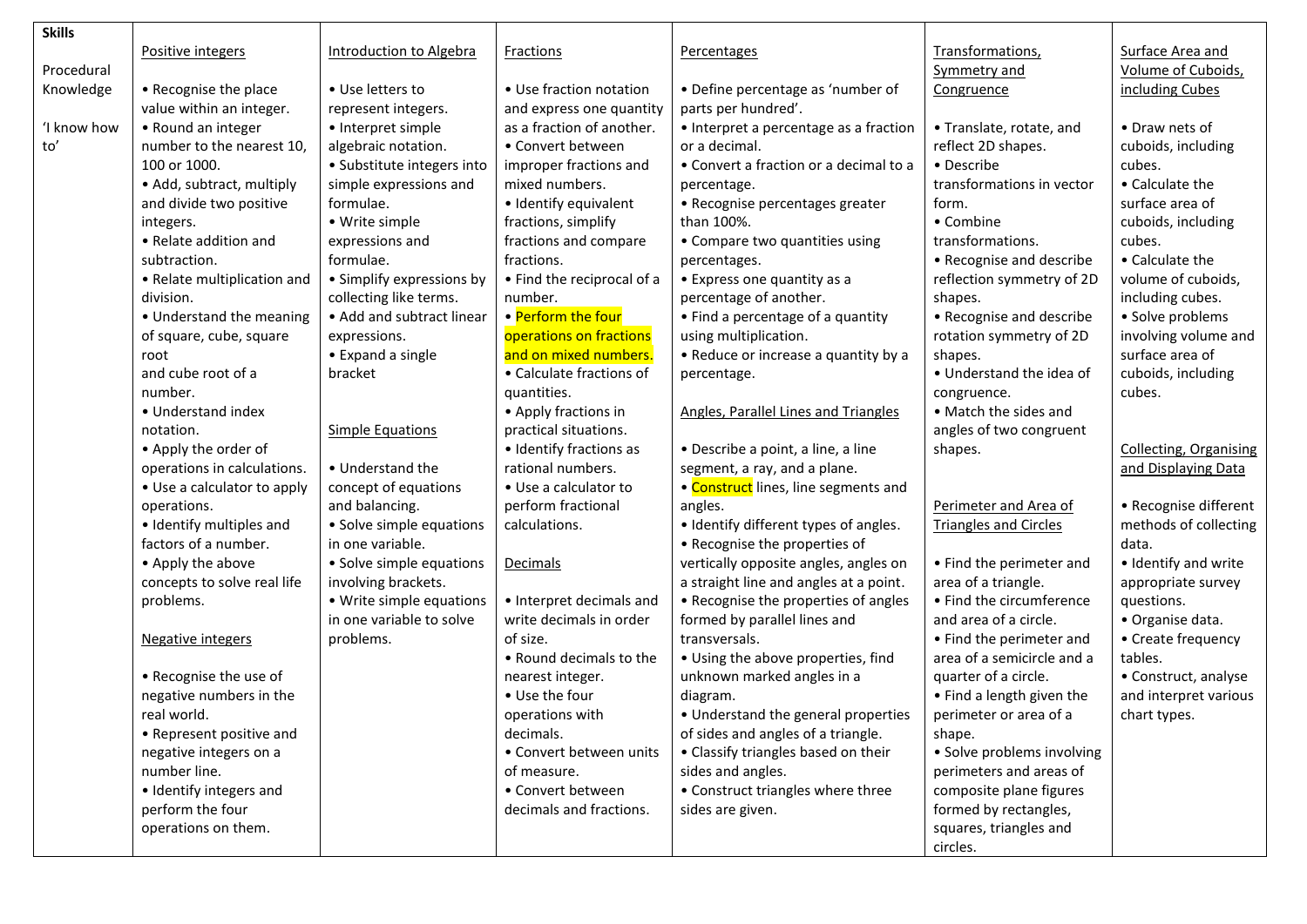|                   | Autumn                      | Autumn                         | <b>Spring</b>              | <b>Spring</b>                        | Summer                     | <b>Summer</b>        |
|-------------------|-----------------------------|--------------------------------|----------------------------|--------------------------------------|----------------------------|----------------------|
|                   | 1                           | $\overline{\phantom{a}}$       | $\mathbf{1}$               | $\mathbf{2}$                         |                            | $\overline{2}$       |
| <b>Strategies</b> | Positive integers           | <b>Introduction to Algebra</b> | Fractions                  | Percentages                          | Transformations,           | Surface Area and     |
|                   |                             |                                |                            |                                      | Symmetry and               | Volume of Cuboids    |
| Conditional       | * Consider place value in   | * Use letters to               | * Express quantities as    | * Consider the meaning of            | Congruence                 | including Cubes      |
| Knowledge         | calculations.               | represent Integers.            | fractions.                 | percentage.                          |                            |                      |
|                   | * Apply the rounding of     | * Substitute numbers for       | * Use equivalent           | * Apply percentage of a quantity.    | * Apply my knowledge of    | * Interpret nets of  |
| 'I know           | integers.                   | letters.                       | fractions                  | * Apply my knowledge of reducing     | transformations.           | cuboids, including   |
| when to'          | *Apply the four operations  | * Write algebraic              | * Compare fractions.       | and increasing a quantity by a       | * Apply my knowledge of    | cubes.               |
|                   | of arithmetic.              | expressions and                | * To apply my              | percentage.                          | symmetry.                  | * Apply my           |
|                   | * Use indices, square roots | formulae in problem            | knowledge of the four      |                                      | * Apply my knowledge of    | knowledge of surface |
|                   | and cube roots.             | solving.                       | operations with            | Angles, Parallel Lines and Triangles | congruence.                | area of cuboids,     |
|                   | * Apply the order of        | *Apply my knowledge of         | fractions.                 |                                      |                            | including cubes.     |
|                   | operations.                 | like terms and unlike          | * Identify rational        | * Consider points, lines and planes. | Perimeter and area of      | * Apply my           |
|                   | * Apply my knowledge of     | terms.                         | numbers                    | * Consider angles.                   | triangles and circles      | knowledge of         |
|                   | factors and multiples.      | * Apply my knowledge of        | * Use a calculator with    | * Apply my knowledge of parallel     |                            | volumes of cuboids,  |
|                   |                             | addition and subtraction       | fractional calculations.   | lines and transversals.              | * Calculate the perimeter  | including cubes.     |
|                   | <b>Negative integers</b>    | of linear expressions.         |                            | *Apply my knowledge of triangles.    | and area of a triangle.    |                      |
|                   |                             | * Apply my knowledge of        | Decimals                   |                                      | * Calculate the            | Collecting,          |
|                   | * Apply my knowledge of     | algebraic expressions          |                            |                                      | circumference of a circle. | organising, and      |
|                   | negative numbers and the    | that include brackets.         | * Consider place value     |                                      | * Calculate the area of a  | displaying data      |
|                   | number line.                |                                | * Order and round          |                                      | circle.                    |                      |
|                   | *Apply negative number      | <b>Simple Equations</b>        | decimal numbers.           |                                      | * Apply my knowledge to    | *Consider collection |
|                   | arithmetic and use the      |                                | * Apply my knowledge of    |                                      | perimeter and area         | of data.             |
|                   | four operations.            | *Use equations in one          | the four arithmetic        |                                      | problems.                  | * Apply organisation |
|                   |                             | variable.                      | operations with            |                                      |                            | of data.             |
|                   |                             | * Use equations in one         | decimals.                  |                                      |                            | * Make use of data   |
|                   |                             | variable with brackets.        | * Apply my knowledge of    |                                      |                            | representation.      |
|                   |                             | * Write equations to           | division of a decimal by a |                                      |                            |                      |
|                   |                             | solve problems.                | whole number.              |                                      |                            |                      |
|                   |                             |                                | * Apply mental             |                                      |                            |                      |
|                   |                             |                                | calculation and when to    |                                      |                            |                      |
|                   |                             |                                | convert between units.     |                                      |                            |                      |
|                   |                             |                                | * Apply my knowledge of    |                                      |                            |                      |
|                   |                             |                                | division of a decimal by a |                                      |                            |                      |
|                   |                             |                                | decimal.                   |                                      |                            |                      |
|                   |                             |                                | *Apply my knowledge of     |                                      |                            |                      |
|                   |                             |                                | rational numbers and       |                                      |                            |                      |
|                   |                             |                                | real numbers.              |                                      |                            |                      |
|                   |                             |                                |                            |                                      |                            |                      |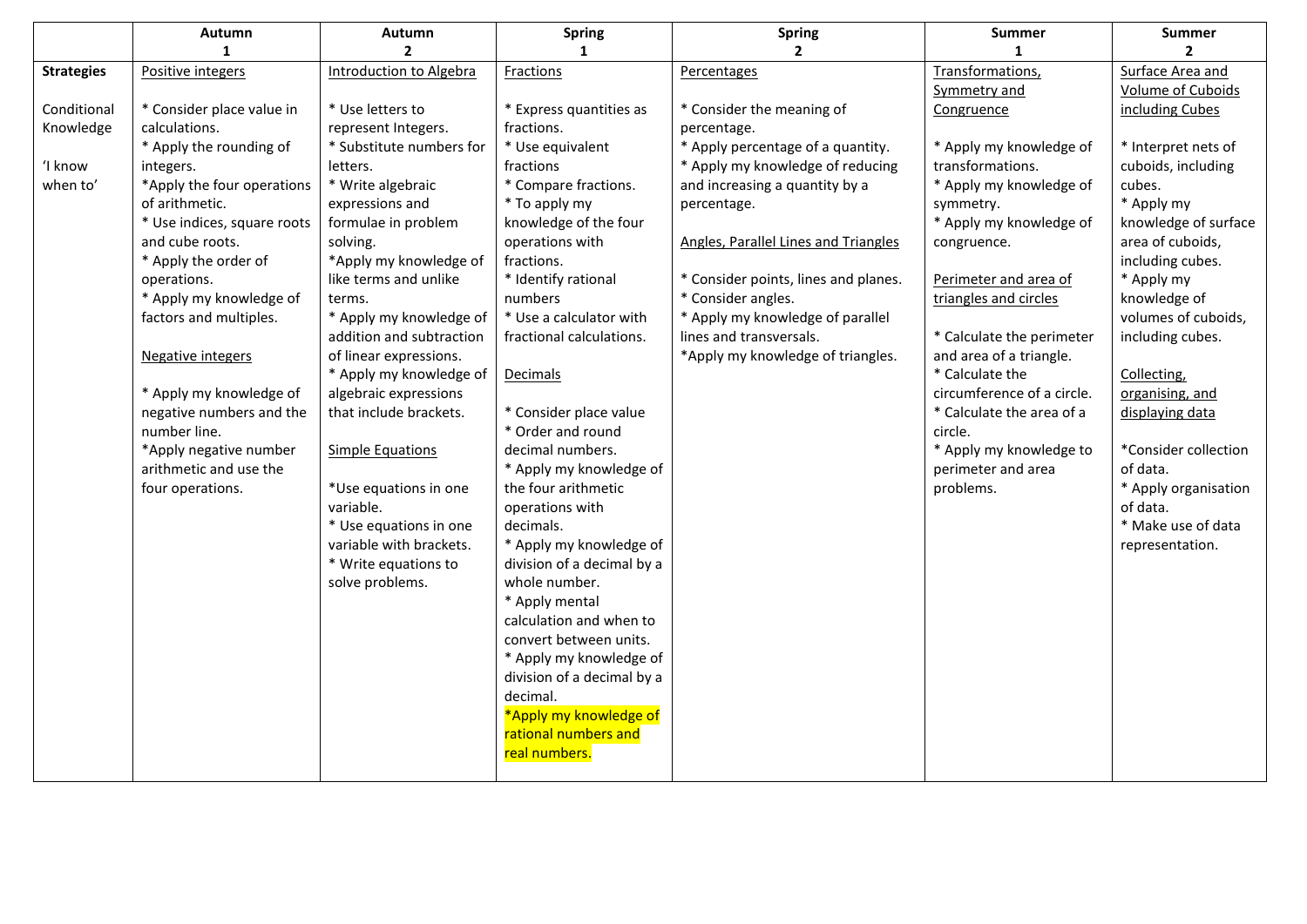|                      | Autumn                                                                                                                                                                                                                                                        | Autumn                                                                                                                                                                                                  | <b>Spring</b>                                            | <b>Spring</b>                                                                                                              | Summer                                                                                           | <b>Summer</b>                                                                          |
|----------------------|---------------------------------------------------------------------------------------------------------------------------------------------------------------------------------------------------------------------------------------------------------------|---------------------------------------------------------------------------------------------------------------------------------------------------------------------------------------------------------|----------------------------------------------------------|----------------------------------------------------------------------------------------------------------------------------|--------------------------------------------------------------------------------------------------|----------------------------------------------------------------------------------------|
|                      | 1                                                                                                                                                                                                                                                             | $\overline{2}$                                                                                                                                                                                          | $\mathbf{1}$                                             | $\mathbf{2}$                                                                                                               | $\mathbf{1}$                                                                                     | $\overline{2}$                                                                         |
| Key                  | Positive integers                                                                                                                                                                                                                                             | <b>Introduction to Algebra</b>                                                                                                                                                                          | Fractions                                                | Percentages                                                                                                                | Transformations,                                                                                 | Surface Area and                                                                       |
| Questions            |                                                                                                                                                                                                                                                               |                                                                                                                                                                                                         |                                                          |                                                                                                                            | Symmetry and                                                                                     | Volume of Cuboids,                                                                     |
|                      | Q1) $21 \times 3 - 7^2$                                                                                                                                                                                                                                       | Q1) Simplify                                                                                                                                                                                            | Q1) Which fraction is                                    | Q1) What percentage is equivalent                                                                                          | Congruence                                                                                       | including Cubes                                                                        |
|                      |                                                                                                                                                                                                                                                               | $p \times 7 \times p \times p$                                                                                                                                                                          | smaller: $\frac{5}{6}$ or $\frac{7}{8}$ ?                | to $\frac{3}{5}$ ?                                                                                                         |                                                                                                  |                                                                                        |
|                      | Q2) If a rod of length 96cm                                                                                                                                                                                                                                   |                                                                                                                                                                                                         |                                                          |                                                                                                                            | Q1) Are these shapes                                                                             | Q1) How many ways                                                                      |
|                      | is cut into equal parts, can                                                                                                                                                                                                                                  | Q2) When $n = 4$ , find                                                                                                                                                                                 | Q2) Calculate $3\frac{1}{2}$ + $2\frac{2}{3}$ .          | Q2) Calculate 35% of £200.                                                                                                 | congruent?                                                                                       | can you draw the net                                                                   |
|                      | the length of each part be                                                                                                                                                                                                                                    | the value of the                                                                                                                                                                                        |                                                          |                                                                                                                            |                                                                                                  | of a cube?                                                                             |
|                      | 7cm? Explain your answer.                                                                                                                                                                                                                                     | expression $7(1-3n)$                                                                                                                                                                                    |                                                          | Q3) Increase 310m by 20%.                                                                                                  |                                                                                                  | Collecting,                                                                            |
|                      | <b>Negative integers</b>                                                                                                                                                                                                                                      | <b>Simple Equations</b>                                                                                                                                                                                 | Decimals                                                 | Angles, Parallel Lines and Triangles                                                                                       |                                                                                                  | organising, and                                                                        |
|                      | Q1) Evaluate<br>$(-16) \times (-3)$                                                                                                                                                                                                                           | Q1) Solve $3 + x = -11$<br>Q2) Solve<br>$2(x + 4) = 24$                                                                                                                                                 | Q1) Calculate<br>$3.457 + 0.982 - 0.17$<br>Q2) Calculate | * Consider points, lines, and planes.<br>* Consider angles.<br>* Apply my knowledge of parallel<br>lines and transversals. | Perimeter and area of<br>triangles and circles                                                   | displaying data<br>Q1) Collect your raw<br>data from one of the<br>scenarios. Organize |
|                      | Q2) Evaluate $(-3)^3$                                                                                                                                                                                                                                         | Q3) Aria reads two more                                                                                                                                                                                 | $79.5 \div 6$                                            | *Apply my knowledge of triangles.                                                                                          | Q1) The diameter of a                                                                            | the data and then                                                                      |
|                      | Q3) A lift is initially 108m<br>above ground level. It<br>descends 6m per second<br>for 12 seconds. Then it<br>rises 65m in 13 seconds.<br>Calculate<br>(a) the distance it travelled<br>during the descent,<br>(b) the final position above<br>ground level. | books than Ken in a<br>month. They read 16<br>books altogether.<br>a) Draw a bar model for<br>the situation.<br>b) Write an equation and<br>solve it to find the<br>number of books which<br>Ken reads. |                                                          | Q1) Calculate the angle $x^{\circ}$<br>$\overline{A}$                                                                      | circular pond is 2.8m.<br>Calculate the<br>circumference and area of<br>the surface of the pond. | present your results<br>using an appropriate<br>chart.                                 |
| Assessment<br>topics | KS2 Baseline assessment                                                                                                                                                                                                                                       | Assessment of Autumn<br>term topics                                                                                                                                                                     |                                                          | Assessment of Spring term topics                                                                                           |                                                                                                  | End of year<br>assessment (topics to<br>date)                                          |